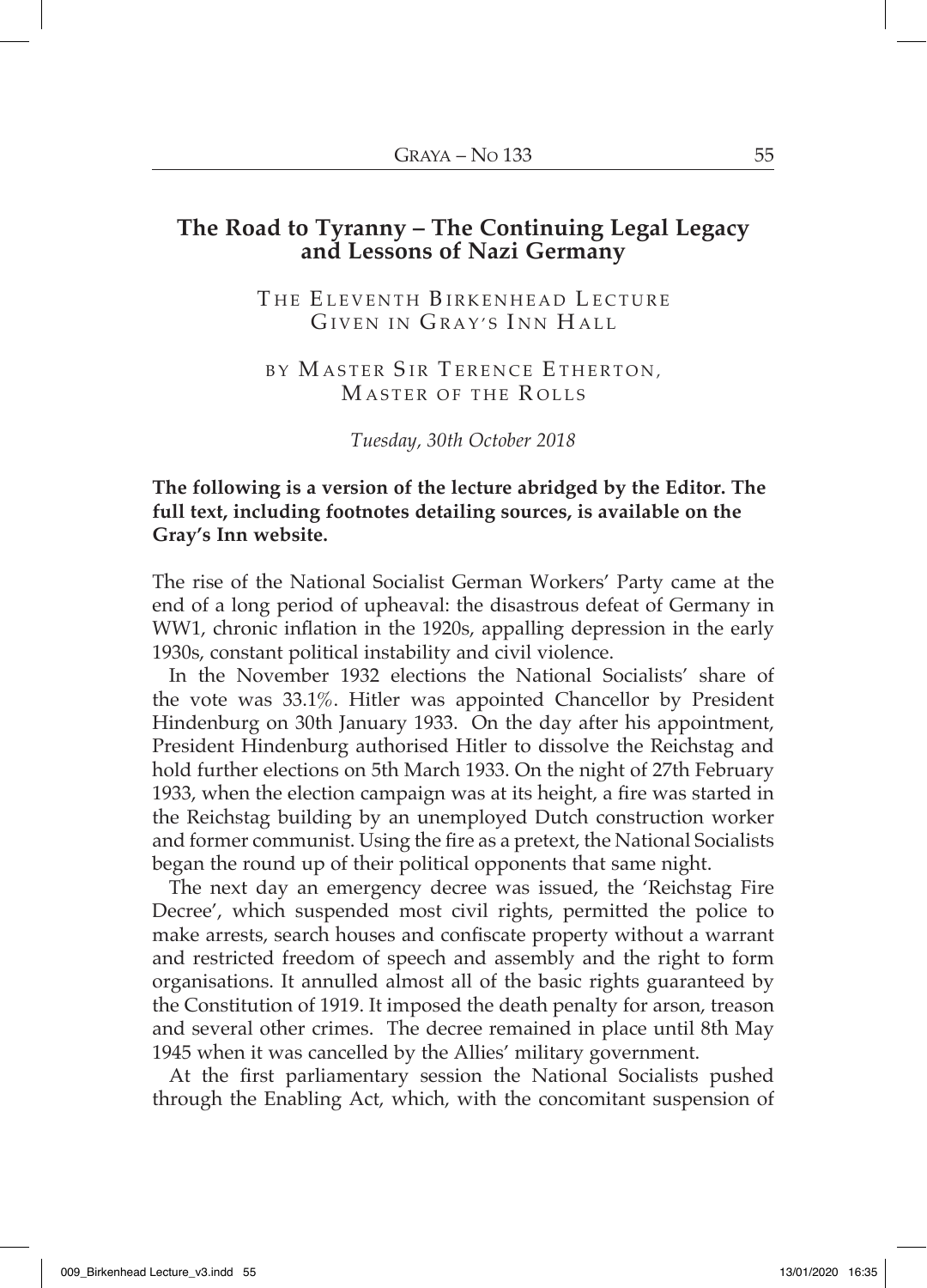the Constitution, was the instrument that enabled Hitler and the Nazis to make laws without any effective legislative or political restraint. Institutional change came swiftly. On 7th April 1933, the Law for the Restoration of the Professional Civil Service authorised the dismissal of officials considered politically unreliable. It required the enforced retirement of 'Non-Aryan' officials, with certain limited exceptions.

In May 1933 trade union leaders were arrested. The German Social Democratic Party was banned on 21st June. By the summer 100,000 political prisoners had been held, mostly for short periods, beaten and terrorised, in the concentration camps. A significant number had died. In September 1933 Göring established the Gestapo. The entire police force was brought under Nazi command. The Gestapo were not subject to control by the courts.

A succession of laws led to the dismissal of Jews from orchestras, opera companies, art galleries, theatres, radio and the film industry; barred them from working as newspaper editors; stopped them entering the legal profession; and banned them from practising as doctors and dentists within the state sector. Hereditary Health Courts were established with the power to order the compulsory sterilisation of individuals deemed mentally or physically disabled and liable to pass on disability if they had children.

In July 1934 President Hindenburg died. Without any constitutional basis, Hitler combined the authority and powers of the Chancellor with those of the Head of State. All members of the army were immediately required to swear an oath of allegiance to the Führer.

The Nuremberg race laws were passed in September 1935. Among other things, they prohibited marriages and sexual relations between Jews and Aryans. They restricted German citizenship to persons who were of 'German or kindred blood'. By the 1938 Decree on the Exclusion of the Jews from German Economic Life, Jews were prohibited from earning a livelihood through selling goods or services; from access to places of public entertainment; and banned from all sporting and recreational activity.

In 1939 a project known as T-4 was initiated on the personal signed authorisation of Hitler. Specially selected doctors identified those 'unworthy of life'. Several clinics were adapted as killing centres. Between October 1939 and August 1940 70,000 men, women and children deemed 'unworthy of life' were driven in buses to the clinics, where they were asphyxiated by carbon monoxide. The operation was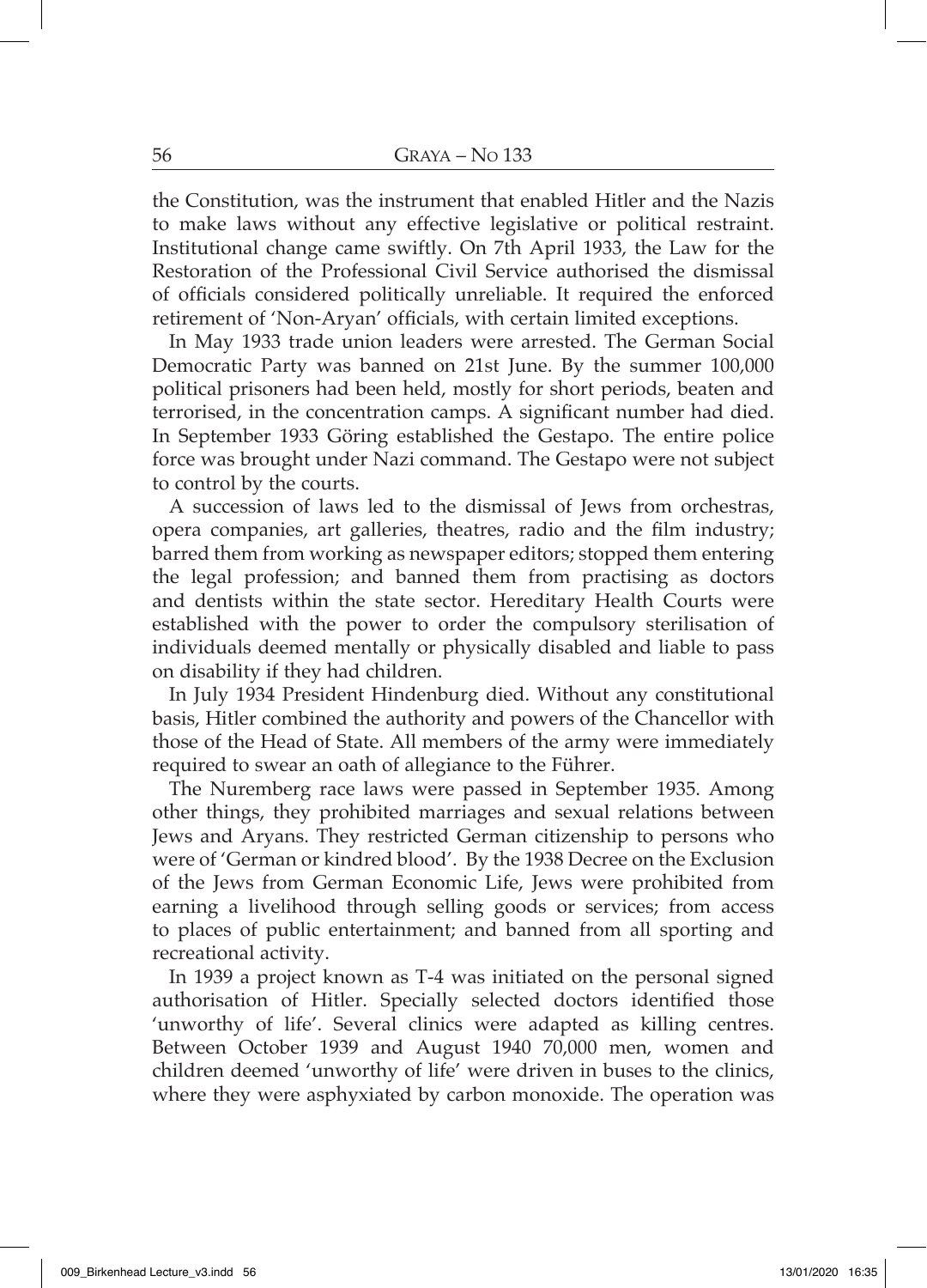finally stopped after a critical sermon by the Bishop of Münster.

The largest campaign of extermination, however, was the Nazis' genocide of European Jewry. Two (of many) examples: by the end of 1941 the Germans had murdered 200,000 Jews in Soviet Byelorussia; and in the summer of 1942 in Ukraine, over the course of less than 70 days, the Germans and their assistants murdered 150,000 Jews. By 1942 the Nazis were engaging in a more mechanical method of genocide. Chelmno was the first of the death concentration camps. By mid-1943, Auschwitz-Birkenau was (as described by David Cesarani) the 'single mass extermination site in the genocidal armoury of the Third Reich'. In Auschwitz alone, over 1.1 million people were killed.

#### **The consequences**

The universal horror and revulsion at the governance, laws and killings of the Nazi regime, both within Germany and in the countries it occupied, resulted in an unprecedented change in the landscape for international cooperation, international law and the protection of human rights.

The first of the Nuremberg trials, which took place in 1945–46, was without precedent in exercising jurisdiction over individuals, not states, in a trial in which the defendants would not be permitted to invoke the authority of the state in defence of their actions. The charges included two new crimes in international law: crimes against humanity, and genocide. The offence of 'crimes against humanity' was constituted by the killing of individual members of a civilian population as part of a systemic plan, whether or not in violation of the domestic law of the country where perpetrated. 'Genocide' was concerned with the killing of civilian populations in order to destroy particular races and classes of people and national, racial and religious groups.

The convictions of some of the most important war criminals in the judgment delivered by the International Military Tribunal on 1st October 1946 established for the first time crimes against humanity as part of international law. It was a recognition that individuals have international duties that transcend the national obligations of obedience imposed by the individual state. It was affirmed as part of international law by the UN General Assembly on 11th December 1946.

None of the defendants was found to have committed genocide, and that word was not mentioned in the judgment. In another resolution on 11th December 1946, however, the UN General Assembly affirmed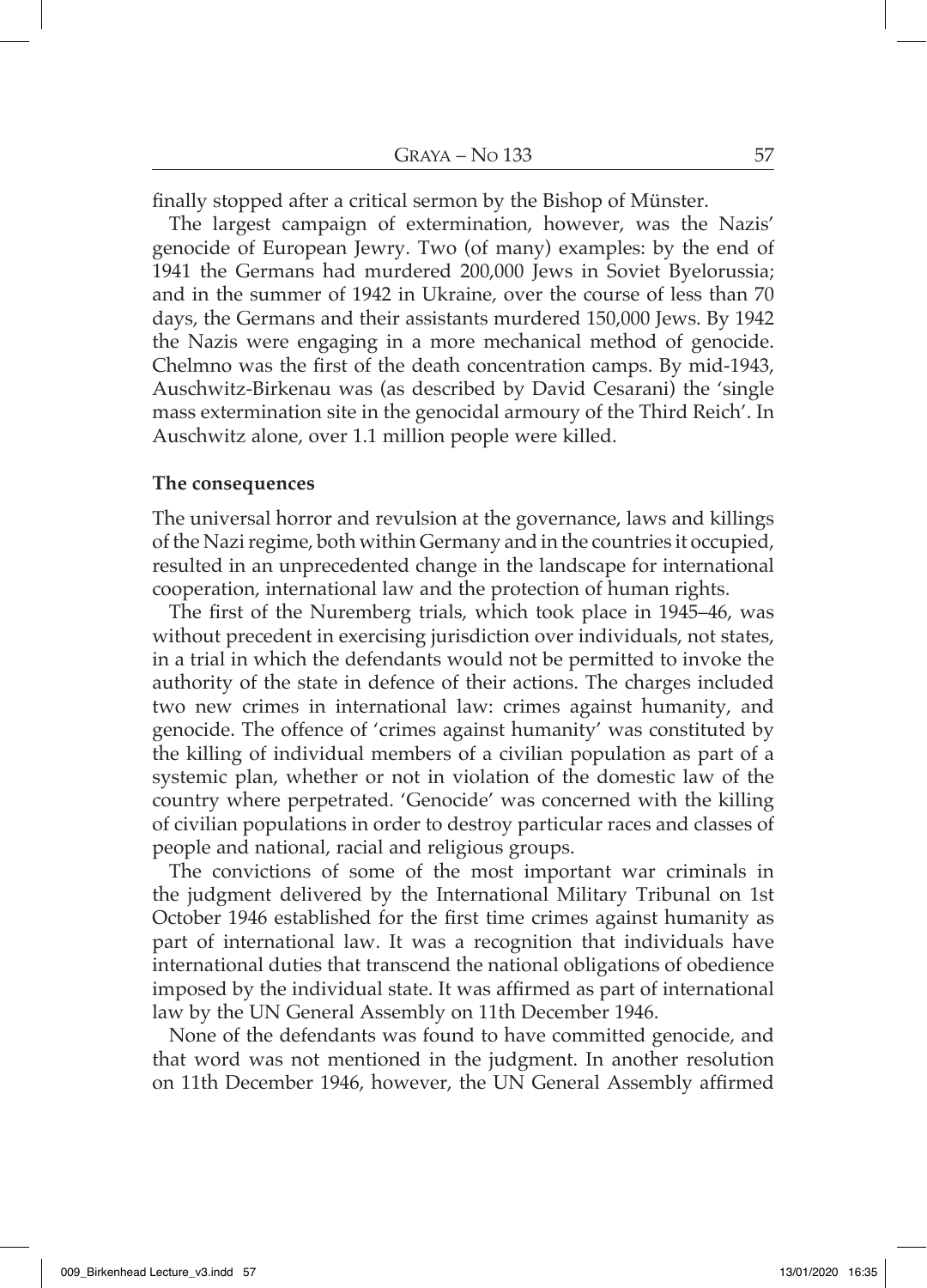that genocide is a crime under international law. Two years later, on 9th December 1948, the General Assembly of the UN adopted the Convention on the Prevention and Punishment of the Crime of Genocide. It has been described as the first human rights treaty of the modern era. According to the preamble to the UN Charter, the UN aims:

'to save succeeding generations from the scourge of war, … to reaffirm faith in fundamental human rights, to establish conditions under which justice and respect for the obligations arising from treaties and other sources of international law can be maintained, and to promote social progress and better standards of life in larger freedom.'

The International Court of Justice, located in The Hague, is the primary judicial organ of the UN. It began work in 1946 as the successor to the Permanent Court of International Justice. Although it was not until 1998 that an international criminal court, with power to rule on genocide and crimes against humanity, became a reality, its genesis can clearly be traced back to the organisations, institutions and new international order that followed the defeat of Germany and, in particular, the reaction to the horrors of Nazism.

The Council of Europe was founded in 1949. Its aim is stated in article 1 of its founding statute to be: 'to achieve a greater unity between its members for the purpose of safeguarding and realising the ideals and principles which are their common heritage and facilitating their economic and social progress.' The European Convention on Human Rights was signed in 1950. The British Prosecutor at Nuremberg Sir David Maxwell Fife played a leading role in the text, which created in Strasbourg the first international human rights court to which individuals had access.

Finally, the origins of the EU also lay in the reaction to those horrors. The Schuman Declaration proposed placing French and German production of coal and steel under one common High Authority, which would be open to the participation of Western European countries. The vision was that their co-operation would create common interests which would lead to gradual political integration and pacification of relations between them and the elimination of the traditional opposition of France and Germany. On 18th April 1951, the six founding members – Belgium, France, Germany, Italy, Luxembourg and The Netherlands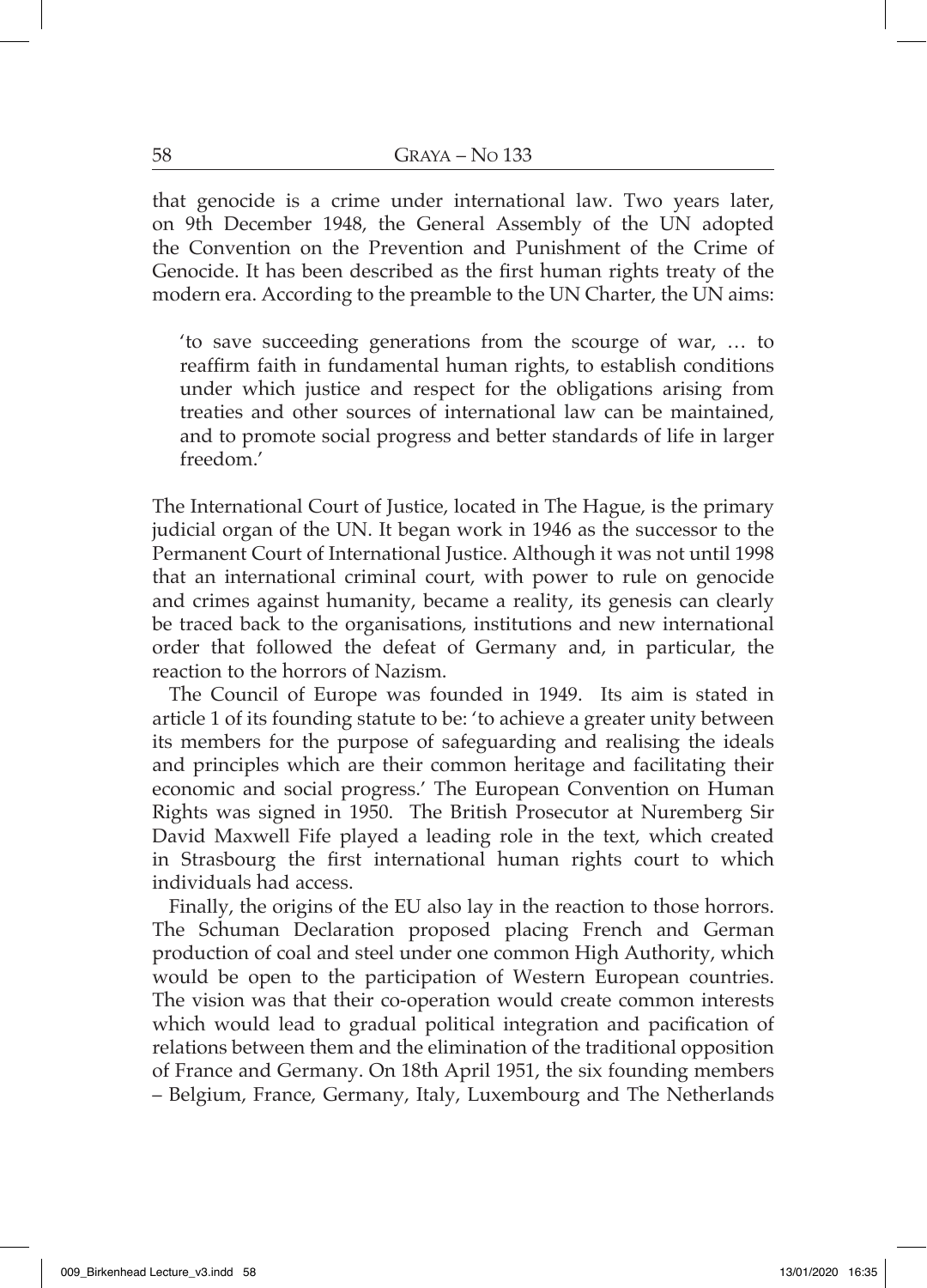– signed the Treaty of Paris, which created the European Coal and Steel Community, Europe's first supranational community. It was that organisation which paved the way for the European Economic Community and subsequently the European Union.

It is difficult to exaggerate the extent and importance of these international institutional, legal and political consequences which followed the defeat of Germany and the end of WWII. They laid the ground for an intensification of debate about the Rule of Law and provided a context for the development and enforcement of principles to restrain abuse of power by executive government and legislatures. In the context of the UK, the extent of that leap is illustrated most simply by reference to two matters.

First, prior to WWII, there were laws which promoted and protected the predominant, and state, religion, Christianity, such as the law of blasphemy, but there were no anti-discrimination laws in relation to any other faiths, beliefs or conduct specifically designed to protect the rights of minorities. Secondly, the speeches of the majority of the Law Lords in *Liversidge v Anderson* in 1941 show the ready compliance at that time of the senior judiciary with the wishes of government, upholding as they did the power of the Home Secretary to cause a citizen to be imprisoned without charge or trial for an indefinite period on the ground that he had reasonable cause to be believe that the person in question was of hostile origin or associations but without any obligation to give any grounds for that belief.

### **The judiciary under the Nazis**

The role played by the judiciary in the implementation of the laws, rules and policies of the National Socialists inevitably came under scrutiny with the downfall of the regime. Particularly relevant were decisions of the People's Court, created in 1934. It was originally given jurisdiction over cases of treason, attacks on the President of the Reich, destruction of military property, and assassination or attempted assassination of members of the national or state governments, but its jurisdiction was subsequently significantly extended. There are numerous instances of the judiciary enforcing Nazi laws, regulations and policies with enthusiasm, and many statements showing the politicisation of the judiciary.

On 21st April 1933 the largest judicial state organisation, the Association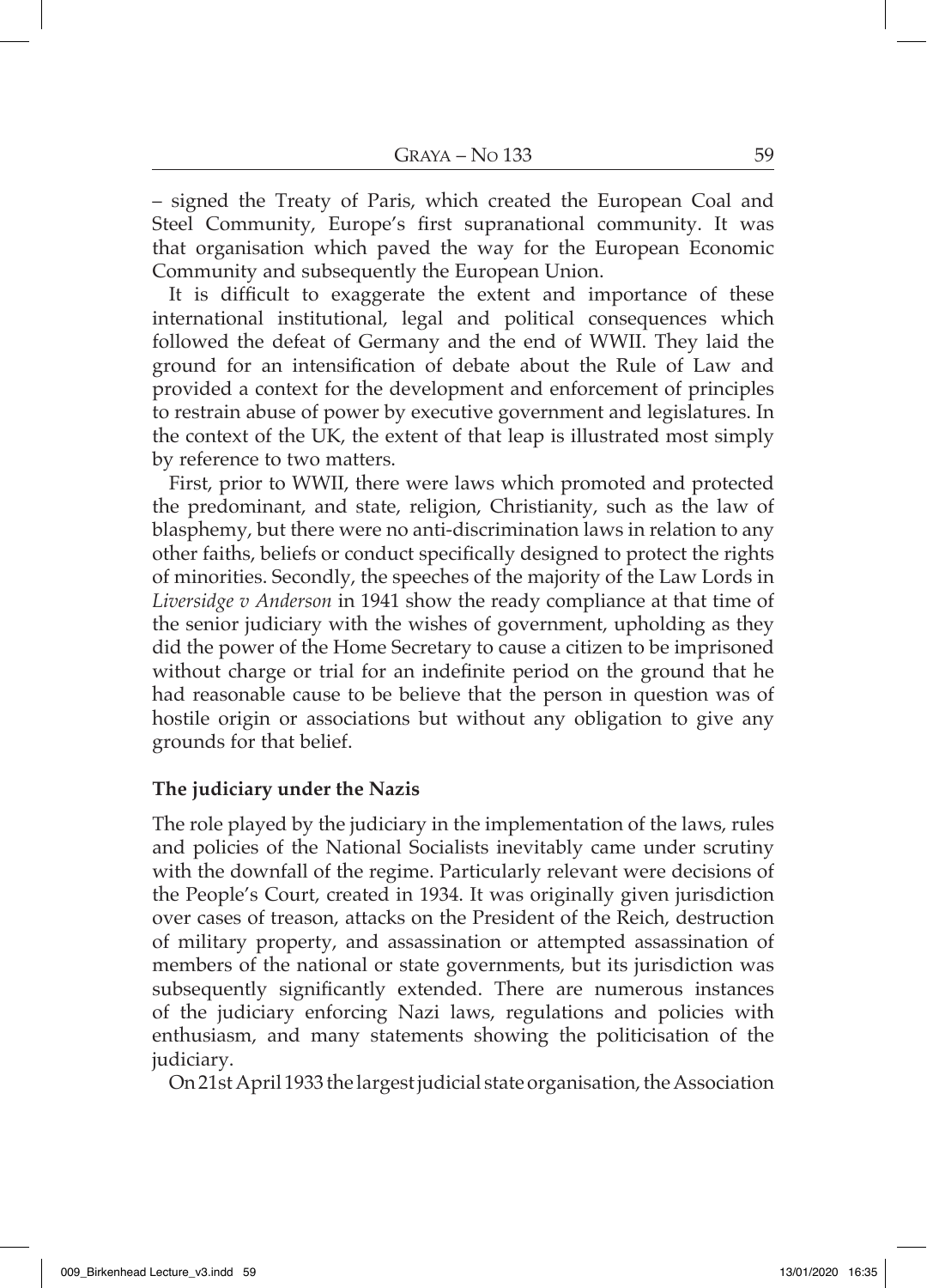of Prussian Judges and Public Prosecutors, appealed to its members 'to enter the frontline of Adolf Hitler's ranks and join the Federation of National Socialist Jurists for unconditional solidarity is a necessity for the success of our struggle'. More and more state organisations followed the Prussian lead.

In the third of the series of trials which followed the main Nuremberg war crimes trial 16 jurists were charged with crimes committed against foreigners in what has become known as the 'Justice Trial'. As in the other trials, the charges concerned war crimes, organised crime and crimes against humanity. By 1951 all the defendants were at liberty again except one, who was not released until 1956. Prosecution of German judges who had exercised jurisdiction only in Germany was left to the domestic German prosecutors and courts. Taking into account appeals and re-trials, not a single judge was successfully prosecuted and sentenced. The standard defences were that the judges were doing their duty in applying the letter of the law and that the apparent harshness of many of the laws was justified in view of the conditions of war.

It was said that their unquestioning application of the law was the consequence of their 'positivist' training, that is to say the precept of the positivist school of jurisprudence that judges are obliged to give effect to the acts of a legitimate lawmaker pursuant to an accepted procedure. That explanation was deployed specifically in the defence of the accused at the Nuremberg Justice Trial. Hubert Schorn and others have also stated that judges would have risked their own lives if they had objected to the unjust laws and refused to apply them. According to Ingo Müller, there is only a single documented case of resistance by a judge to the system in the course of carrying out his judicial professional duties. The view of Ingo Muller is that, contrary to the claims by Hubert Schorn of widespread judicial resistance, the overwhelming majority of German judges shared responsibility for the terror of the regime. It is certainly difficult to reconcile the 'positivist' training explanation with the public declarations of enthusiastic support for the regime by judicial bodies and organisations.

### **Lessons and comparisons**

In a properly functioning liberal democracy the two principles of the separation of powers and of the Rule of Law operate to protect the dignity and human rights of individuals, including minorities, and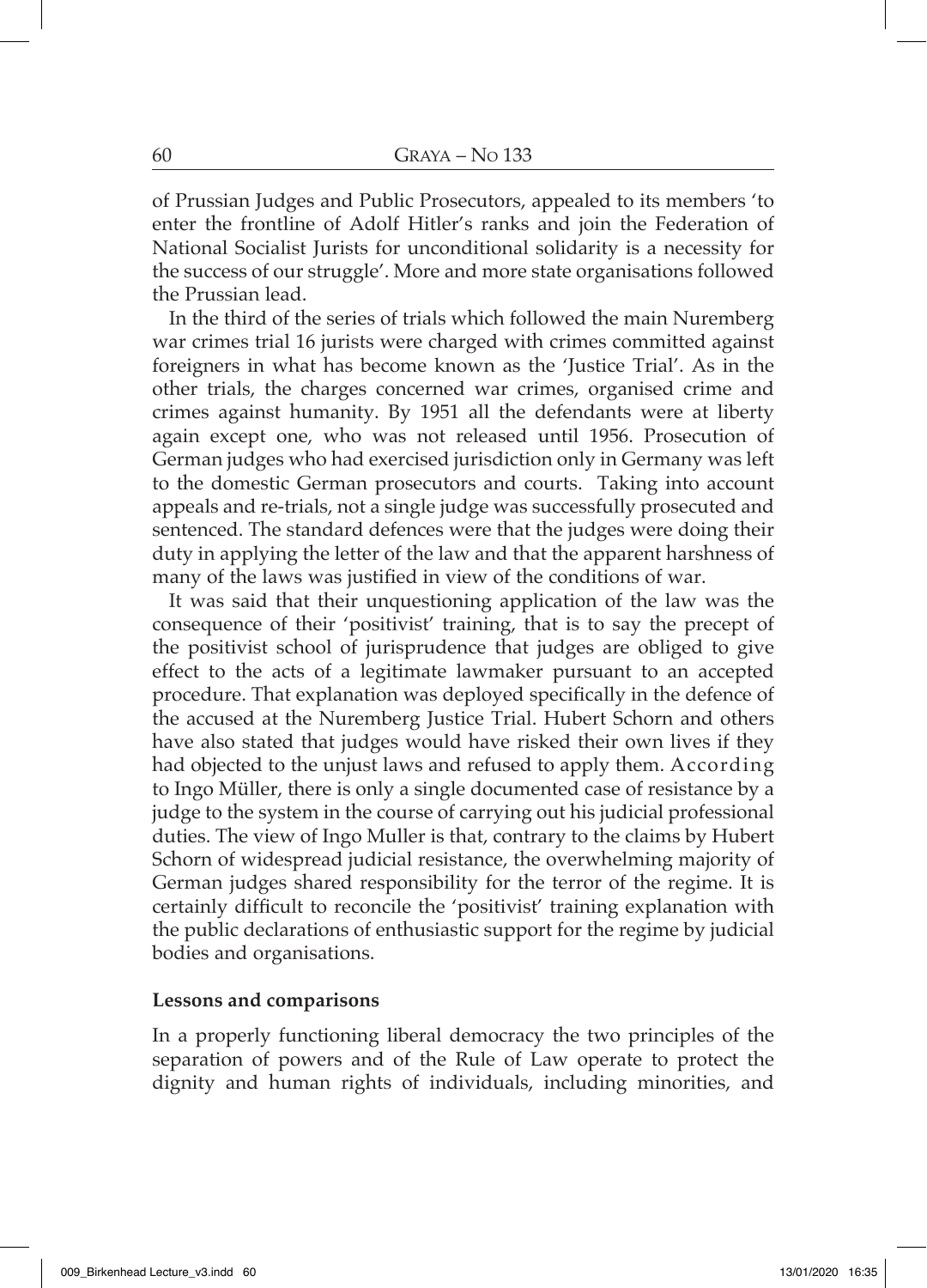to protect private interests. In Nazi Germany, a blueprint of absolute tyranny, there was a complete breakdown of both principles.

In countries which have a written constitution, suspension of the constitution or parts of it may sometimes be legitimate and in accordance with its terms, usually to meet a state of emergency. Many of the rights protected by the ECHR permit proportionate restrictions by member states for reasons such as public safety, health and order. While in principle an emergency response lasts for a distinct and temporary period of emergency before the state returns to normalcy, a number of situations, one example being the omnipresent threat of terrorism, have been increasingly deployed to justify a permanent state of emergency.

Suspension of the constitution, usually for long periods or even indefinitely, is a recurring hallmark of a regime which does not protect individual rights and private interests and does not observe the Rule of Law. Where the fundamental values of a society are reflected in a codified constitution, and that constitution is suspended, it a clear warning sign for all to see that the twin principles which uphold the essential values of a liberal democracy, namely the separation of powers and the Rule of Law, are under threat and the transition to tyranny facilitated.

On the face of it, those twin principles are robustly reflected in the UK's constitutional and legal arrangements. In short, the constitutional arrangements, at least in principle, are that the executive, which administers the country, is subject to the law; Parliament makes the law; and the judiciary determine what is the law. The reality has fewer bright lines because, for example, the law in this country is partly common law and partly statute, and the judges, by adapting the common law to new situations, in a sense make new law; and, depending on the size of its parliamentary majority, the government determines and dominates the legislative programme in Parliament.

It is sufficient to highlight, by way of contrast with the courts in Nazi Germany, both the ability and, more particularly, the willingness of the UK courts to judicially review decisions and acts of the executive, and also the interpretative techniques for judicial limitation of the executive's statutory powers. As to judicial review, the great development of administrative law since the middle of the last century has been one of the most dramatic features of the jurisprudence and practice of our courts.

As to the interpretative techniques deployed to restrict executive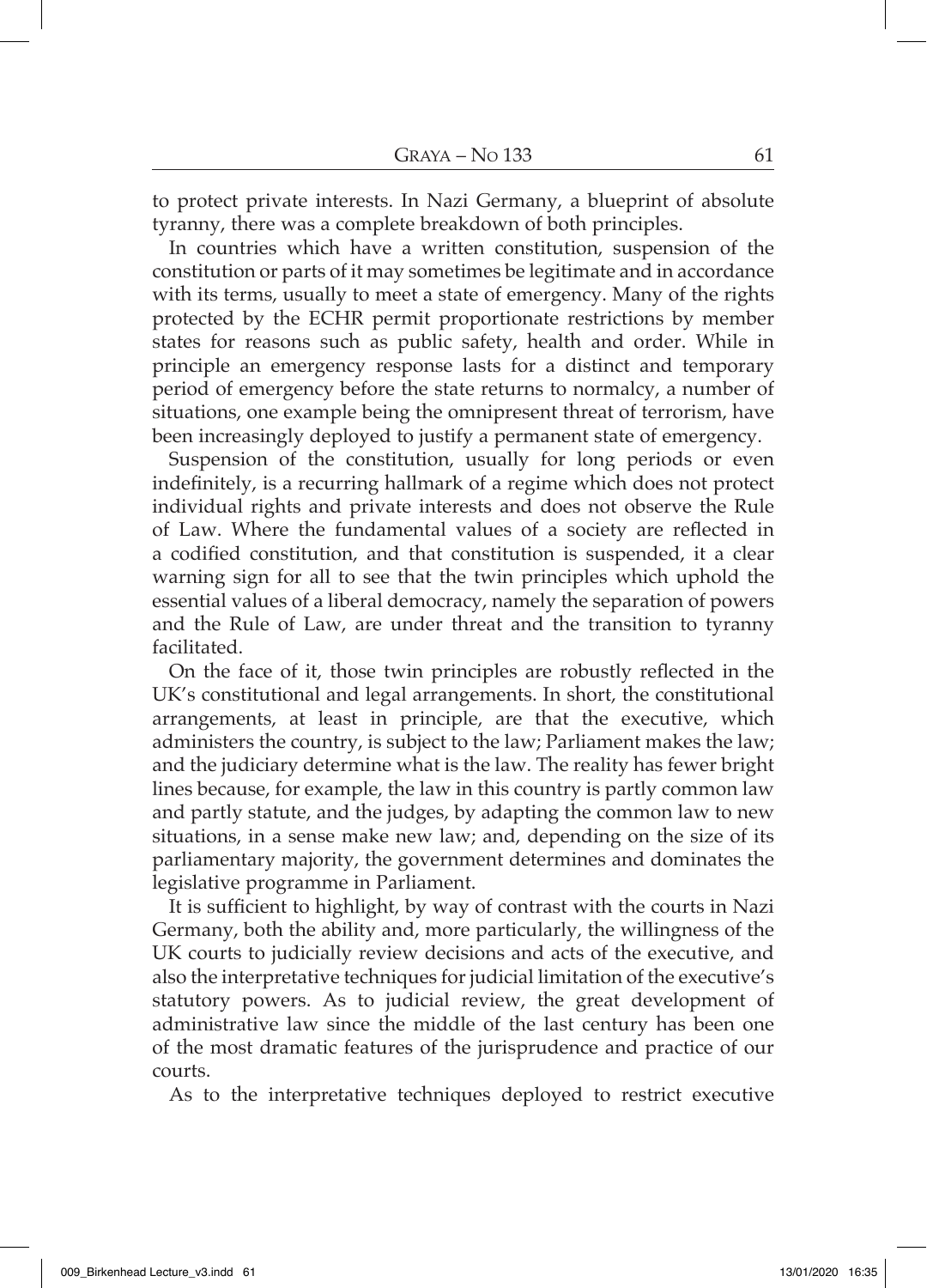excesses, one of the most important and enduring enlargements of judicial review has been the principle established in *Padfield v Minister of Agriculture* [1968] AC 997 that there are no unfettered discretions in public law, and that statutory powers must be used to promote the policy and objects of the statute, to be determined by the courts as a matter of law. Furthermore, there is now a well established principle of statutory interpretation that Parliament does not intend to legislate so as to undermine the Rule of Law or fundamental rights.

On the face of it, this all seems pretty satisfactory. There are two contemporary legislative trends, however, which some consider troubling. The so called Henry VIII clauses in Acts of Parliament may empower the executive by means of delegated legislation to repeal, suspend or amend Acts of Parliament. Unlike Hitler's Enabling Law, however, there are safeguards against Henry VIII clauses. Most pieces of delegated legislation, including those promulgated pursuant to a Henry VIII clause, will only take effect if they are positively approved by Parliament or if Parliament does not positively object. Parliament can, of course, both repeal a Henry VIII clause and reverse the effects of anything done by the executive pursuant to such a clause.

The second UK legislative phenomenon which troubles some commentators is what has been called 'legal black holes'. These are areas of activity by public bodies in which there is no legal control on the body exercising the conferred power in question, leaving the decision-maker free to exercise absolute discretion – an area devoid of rule-of-law controls. A classic example of a legal black hole is the 'ouster clause', a statutory provision that expressly states that judicial review of certain areas of executive or administrative action is excluded. These clauses can come in many varieties and were used by the Nazi regime to prevent review by courts of areas of activity by the executive government, notably acts of the Gestapo.

It is clear, however, that decisions purportedly within the ambit of an ouster clause are subject to all of the usual grounds of judicial review. Once again, the courts exercise a restrictive approach to the interpretation of such clauses 'in the light of a strong presumption that in promulgating statutes Parliament intends to legislate for a liberal democracy subject to the Rule of Law, respecting human rights and other fundamental principles of the constitution': *R (Privacy International) v Investigatory Powers Tribunal* [2017] EWCA Civ 1868; [2018] 1 WLR 2572 at [32]. Again, however, as was made clear in that case (subject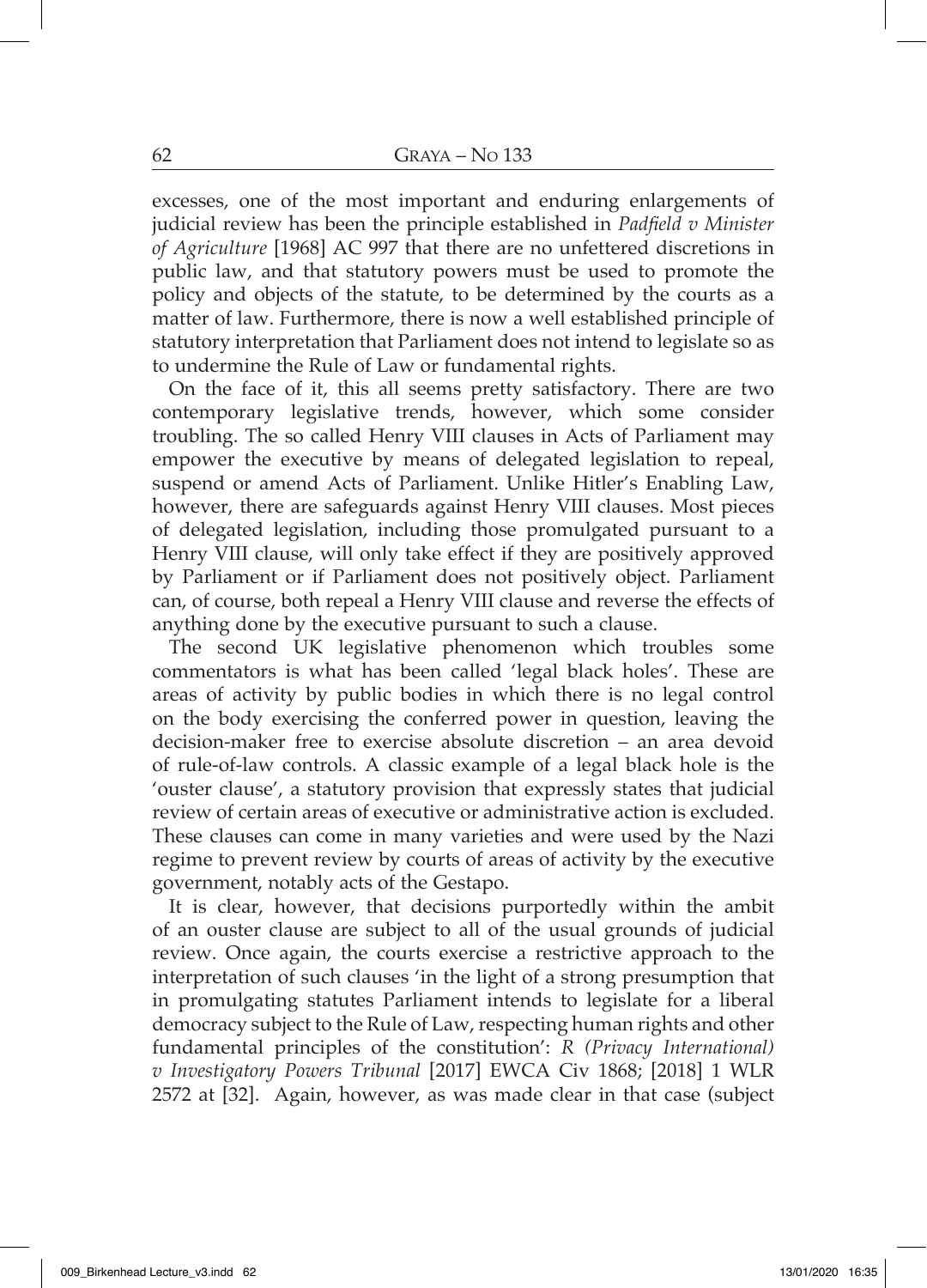to the pending appeal to the Supreme Court\*), that approach has its limits: if Parliament is clear enough on the matter, an ouster clause will have effect in excluding the jurisdiction of the courts in judicial review proceedings.

As matters currently stand, therefore, subject to a couple of potentially worrying features, our constitutional and legal arrangements are, in general, well placed for maintaining the values of a liberal democracy. What will be apparent is the critical role played by an independent and uncorrupted judiciary in those arrangements.

#### **Stress test**

The present UK constitutional legal arrangements operate in conditions in which there is real political choice between parties and effective political opposition, which can hold the executive to account. The question remains how well those constitutional arrangements would protect our liberal democracy if political power and control were to be wholly concentrated in one political party and its leader.

With complete control of the House of Commons, the dominant party could pass such legislation as it wished, whether creating new law or revoking existing law. By virtue of the Parliament Acts 1911 and 1949, except for the requirement that a general election must be held at least once every five years, the House of Lords has power briefly to delay but not to deny the will of the House of Commons. The courts are also very reluctant to look into the process of legislation in order to declare it invalid. In theory, laws could be passed to facilitate the removal of judges and of civil servants deemed unsuitable.

Are we in a position to say that such a scenario is so fanciful in a modern, liberal democratic state as not to merit any serious attention? In considering that question, it is appropriate to bear the following in mind. First, the suspension of constitutional rights, even for prolonged periods, ostensibly for reasons of emergency, is no longer uncommon. Secondly, a concrete example can be seen in the experience in Turkey where, since July 2016, there has been a widespread purging of, among other institutions, the judiciary, with the removal of some 2,700 judges. Thirdly, within the last few years legislative changes in Poland to the judiciary, to the courts and to the Public Prosecutor have been recognised as posing a serious threat to the institutional independence of the judiciary and to the Rule of Law.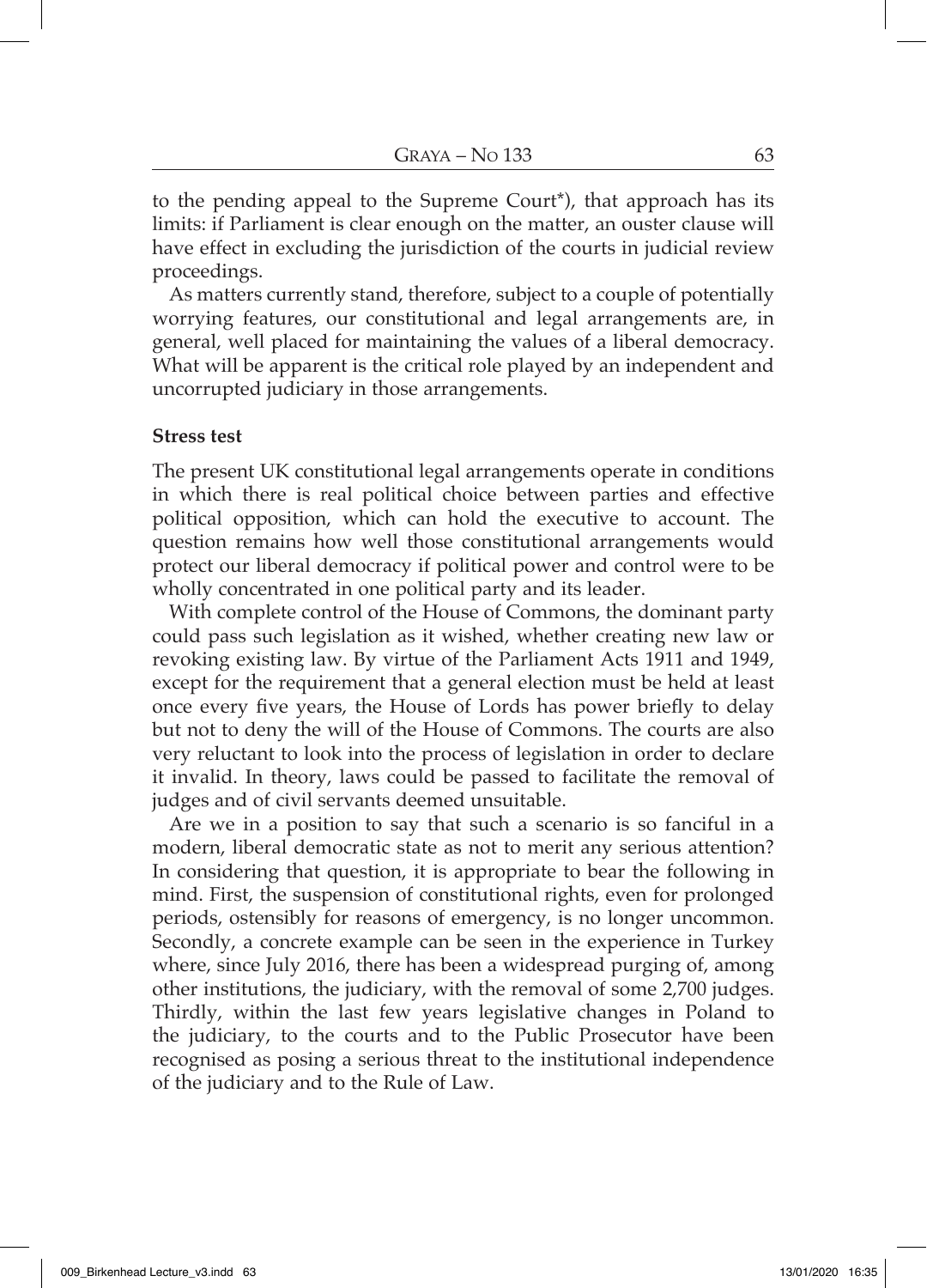On the other hand, there are two critical respects in which the situation today in the scenario I have posed is different from that under the Nazi regime – one international and one domestic. As I have said, one consequence of WWII and the horrors of the Nazi regime was the creation of powerful international bodies – the UN, the Council of Europe and (what is now) the EU – whose objects include maintenance of the Rule of Law and the protection of individual dignity, rights and liberty. Such bodies are able to exert pressure themselves and to encourage others to exert pressure internationally, particularly on their own members, to secure compliance with the Rule of Law, and such pressure is particularly effective when linked to adverse economic consequences for the defaulting state. There is also now a greater international focus on the need to promote the Rule of Law than ever before.

The second critical respect in which the situation in the UK would be different from that under the National Socialists in Germany is the existence of our common law. Under the orthodox Diceyan view of our constitution, judges are subordinate to Parliament and obliged to obey and apply primary legislation, possessing no powers to strike down or invalidate Acts of Parliament that are grossly unjust.

There have been a few scholars and judges who, in recent times, have sought to challenge that established orthodoxy. According to their view, Parliament's authority to enact statutes derives from the common law's recognition of its institutional supremacy. For theorists such as Trevor Allan, it follows that 'the common law is prior to legislative supremacy which it defines and regulates', which means that it would be open to judges to use common law constitutional principles, including common law rights, to invalidate an Act of Parliament that was egregiously to breach those fundamental legal constitutional norms. This is today very much a minority view. It would not be accepted by the overwhelming majority of British jurists and judges.

Were, however, the people of this country actually to face the kind of discriminatory and oppressive laws brought into force by the Nazis in and after 1933, it is difficult to be prescriptive about the course that might be taken by the judiciary. Judges are the guardians of the constitution. They swear to do right to all manner of people after the laws and usages of this realm without fear or favour, affection or ill will. They ride on the shoulders of countless generations of judges who have gone before them restraining unbridled exercise of executive power and